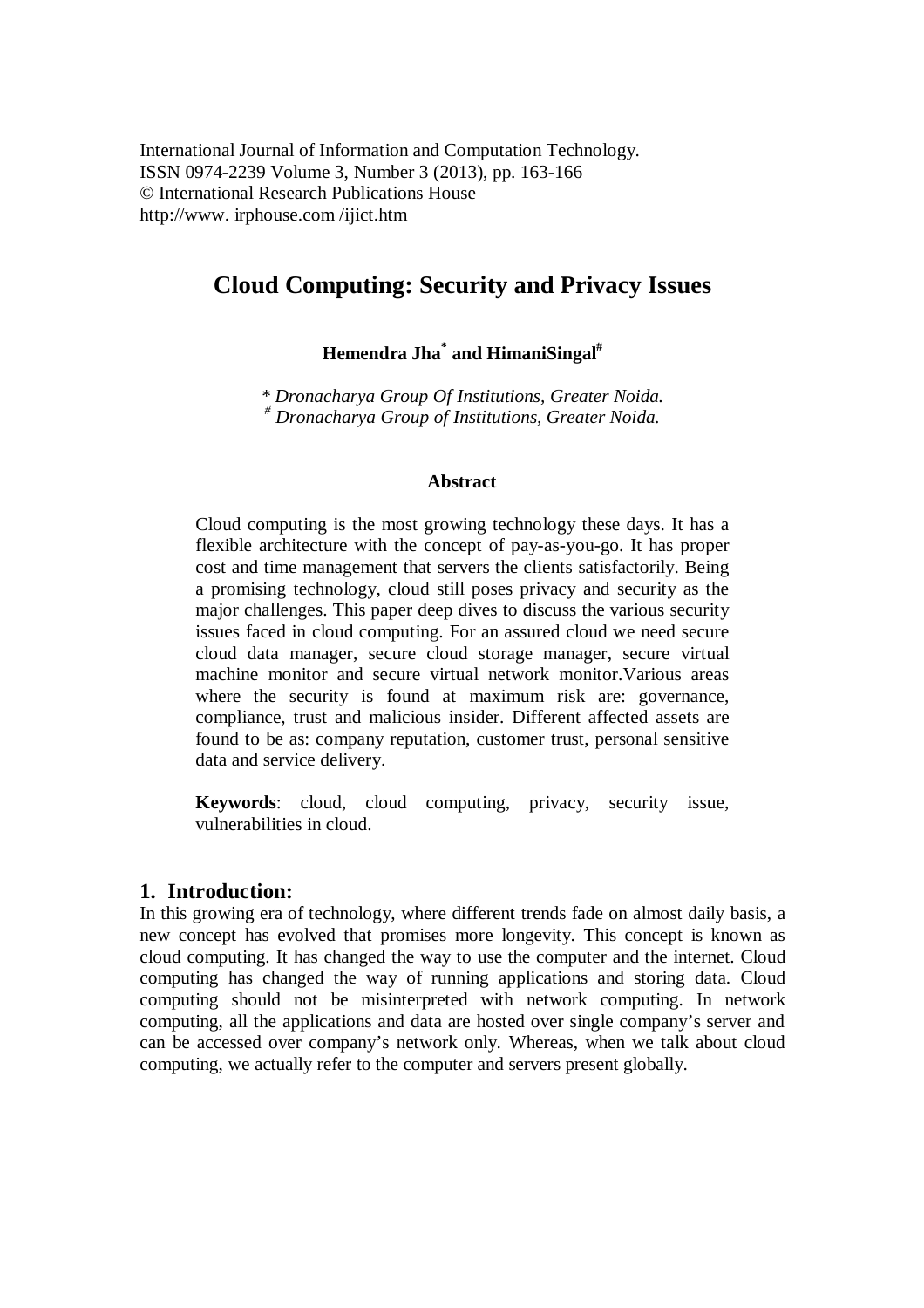## **2. Architecture:**

Through the eyes of developer, cloud computing is visualized as:

**Infrastructure as a Service (IaaS)**: Basic purpose of an operating system is act as an interface between the CPU and its numerous other devices. Here the basic infrastructure of the computers and servers are provided for the development and execution of various applications. It is an on demand facility that ensures that the customer is freed from the tedious task of buying, housing and managing the components of the platform. The client has the control over the application environment settings. The security at this level is also split between the cloud provider and the client.

**Platform as a Service (Paas)**: It is a level above the Iaas. In this the developer can obtain a scalable platform to run their applications. The advantage it offers is that the developer need not to worry about the installation, maintenance and security of the servers. Through this, thedeveloper achieve a better level of scalability, reliability and availability of their applications.

**Software as a Service (Saas)**: It is a great revolution in the field of traditional software. The use of this service helps the developers to reduce the total cost of hardware and software development, its maintenance and operations. At this level, the security is a matter of concern for the cloud provider.

#### **3. Major Security and Privacy Challenges:**

However cloud computing is a recently evolved technology, there are several critical loopholes from the security point of view that are being discovered by developers as well as researchers while analyzing and implementing with the current cloud providers. Let us discuss various areas where security is supposed to be at stake:

**Governance**: Governance refers not only to the control and surveillance of the policies and standards for application development, but also the designing, implementing, testing and monitoring of deployed services. A major advantage of cloud computing is that it helps in the transformation of capital investment to the operational expenses. But if such actions are not governed by the organization or the security and privacy policies are ignored, then organization is put at risk. So while dealing with cloud services it is necessary to pay attention to the roles and responsibilities with respect to risk management. Along with this, it is necessary to acquire auditing mechanism and tools to determine the data security and verify policy enforcements. The acquired risk management system should be flexible enough to deal with changing risk aspects.

**Compliance**: It involves the conformity with the existing standard, regulation or law. There exists various levels of security and privacy that varies at local, state or national levels, making compliance a complicated issue in cloud computing.

 Data Location: The location where the data is stored is one of the most common compliance issue. When the data is stored within an organization, the people know where the data is stored and how to protect it. But in cloud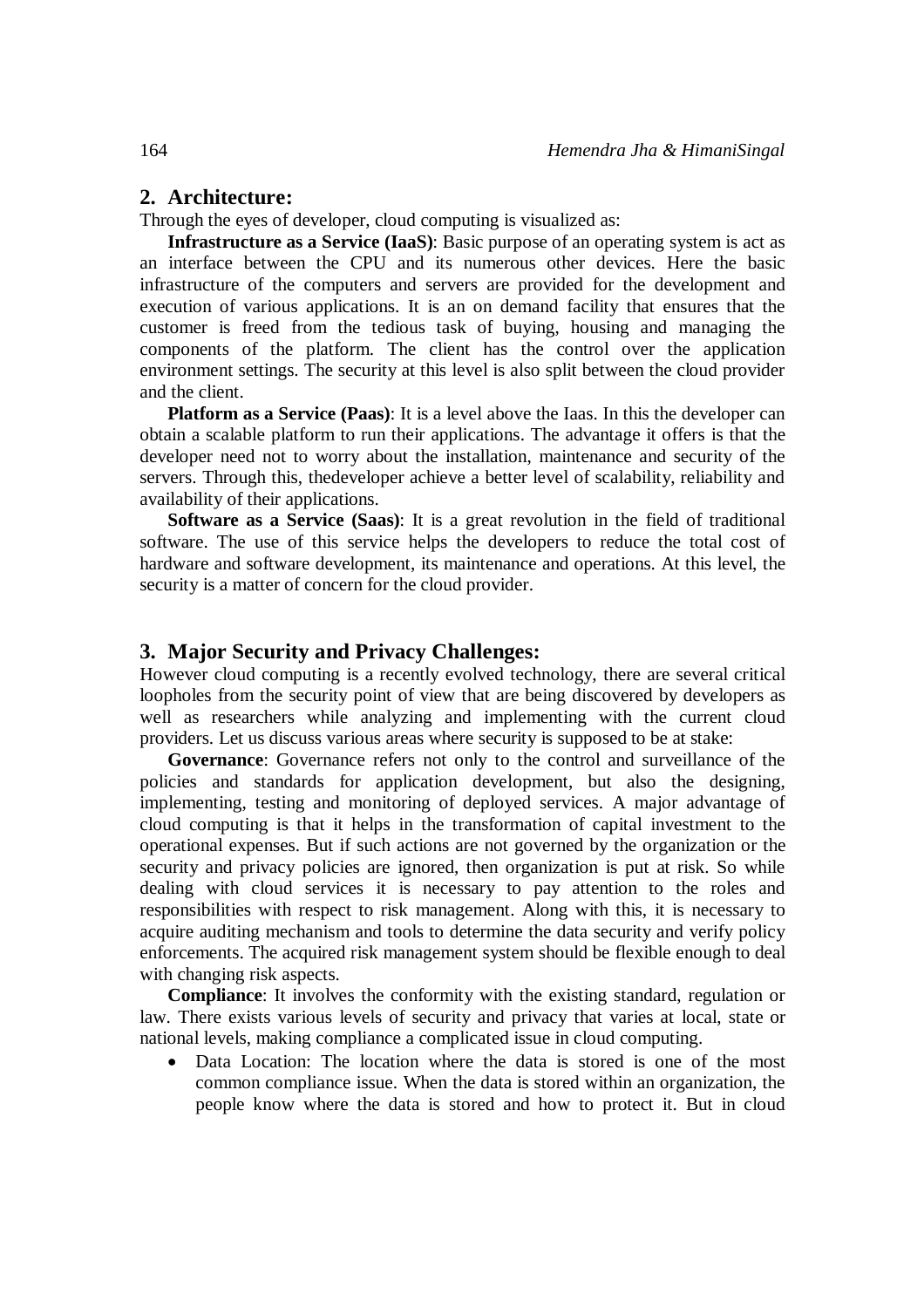computing, where the information about the data location is not shared with the client, it becomes very difficult to determine whether sufficient countermeasures are taken to protect the data or not. In case of trans-border data location, the concern arises for whether the administrative, technical as well as physical safeguards are taken care of or not.

 Electronic discovery: Electronic discovery deals in the identification, processing and analysis of the electronic document in the discovery state. Documents include electronic mail, attachments, date of creation and modification of files and other data stored on a computer. If the cloud providers are not able to preserve these data in the original form, it will affect them legally.

**Trust**: In cloud computing, the client surrenders complete security aspects to the cloud provider only on the basis of trust.

- Insider Access : Insider access deals in the threats posed to the data not only by the current and ex-employees of the organization, but also the contractors and other third parties that has access to the company's network. Since, under cloud computing paradigm, the data is stored outside the company beyond its firewall and other risk management system, the information is put to risk by both malicious insider as well as the other clients using the same service.
- Composite Services: Cloud has various level of services such as Information as a Service, Platform as a Service and Software as a Service. It may be possible that a cloud service provider offers only one of the above mentioned services and depends on other cloud provider for other services. In this case, the security of the data is not only a matter of concern for the client's cloud provider but also the involved third party. For example, a cloud provider offers Software as a Service. It has to depend on other cloud provider for Infrastructure as a Service and Platform as a Service. Now the security of the data is to be taken care by both of the cloud providers.

## **4. Countermeasures:**

Along with the flaws in cloud from security point of view, there are remedies available to tackle such flaws.

- **Identity and access Management**: The cloud providers should ensure that the information is centrally located and access is given on the basis of the role of the individual and his/her privilege. The cloud provider should not only maintain a log of all the users accessing the data but also keep track of all the unauthorized access attempts.
- **Fragmentation-redundancy-scattering technique**: The cloud providers should be able to tolerate intrusions and provide data security. This techniques involves of first of all breaking the data into insignificant parts such that each sub-part contains no significant data. Now these subparts are scattered in a redundant manner across different datacenters.